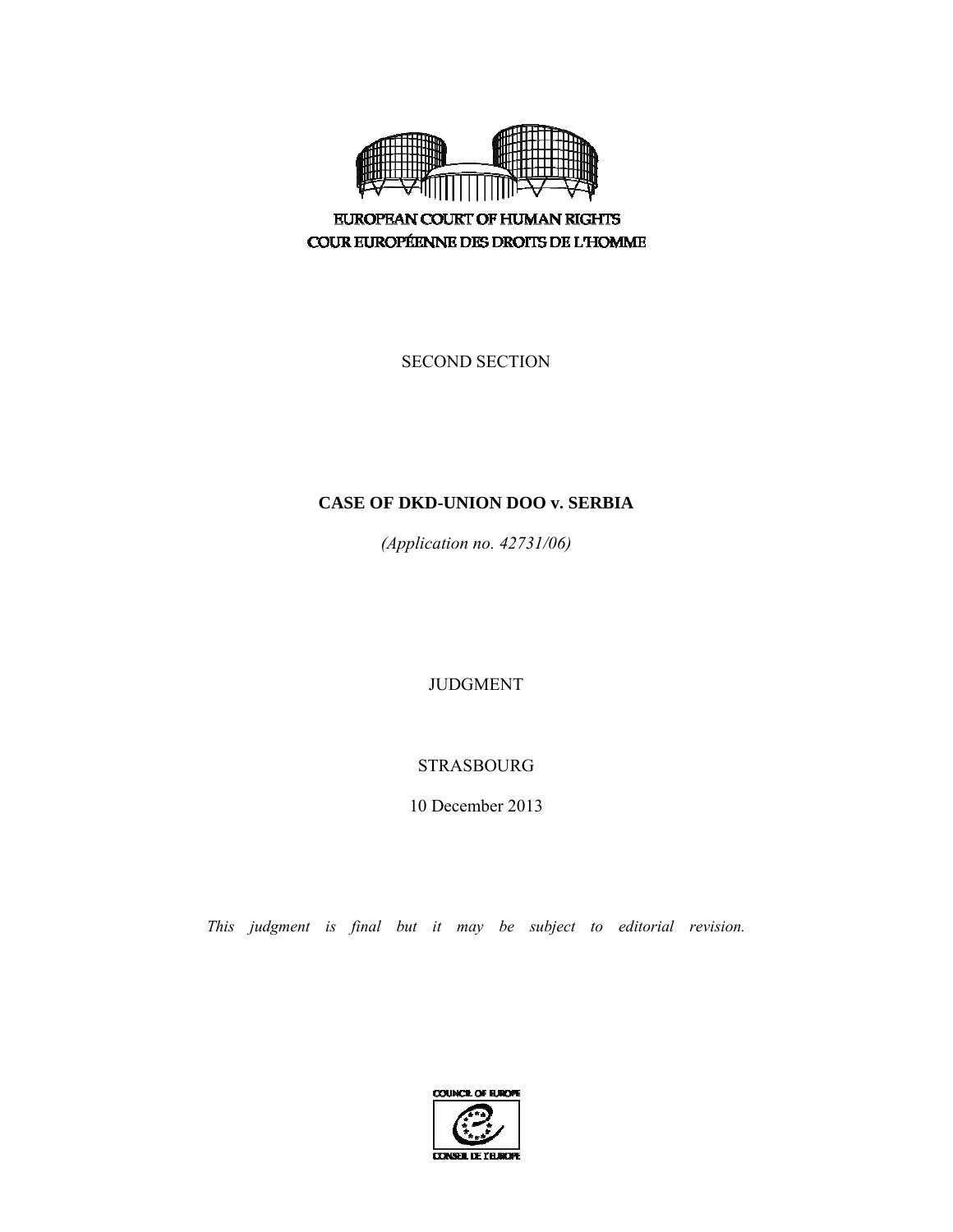## **In the case of Dkd-Union Doo v. Serbia,**

The European Court of Human Rights (Second Section), sitting as a Committee composed of:

Paulo Pinto de Albuquerque, *President,* 

Dragoljub Popović,

Helen Keller, *judges,*

and Seçkin Erel, *Acting Deputy Section Registrar,* 

Having deliberated in private on 19 November 2013,

Delivers the following judgment, which was adopted on that date:

## PROCEDURE

1. The case originated in an application (no. 42731/06) against the Republic of Serbia lodged with the Court under Article 34 of the Convention for the Protection of Human Rights and Fundamental Freedoms ("the Convention") by Dkd-Union Doo ("the applicant"), a company registered in Serbia, on 12 October 2006.

2. The applicant was initially represented by Mr M. Milojković and subsequentelly by Mr D. Matić, lawyers practising in Varvarin. The Serbian Government ("the Government") were represented by their Agent, Mr S. Carić.

3. On 11 October 2011 the application was communicated to the Government.

4. The Government objected to the examination of the application by a Committee. After having considered the Government's objection, the Court rejects it.

## THE FACTS

## I. THE CIRCUMSTANCES OF THE CASE

5. The applicant carried on business with a socially-owned company, HK "*Viskoza a.d.-Celvlakno a.d*" from Loznica (hereinafter: "the debtor"), which appeared to have failed to pay a certain invoice.

6. On 5 March 2003 the applicant filed an application for the enforcement of that invoice with the Valjevo Commercial Court.

7. On 11 March 2003 the Valjevo Commercial Court issued an enforcement order, by virtue of which the debtor was ordered to pay the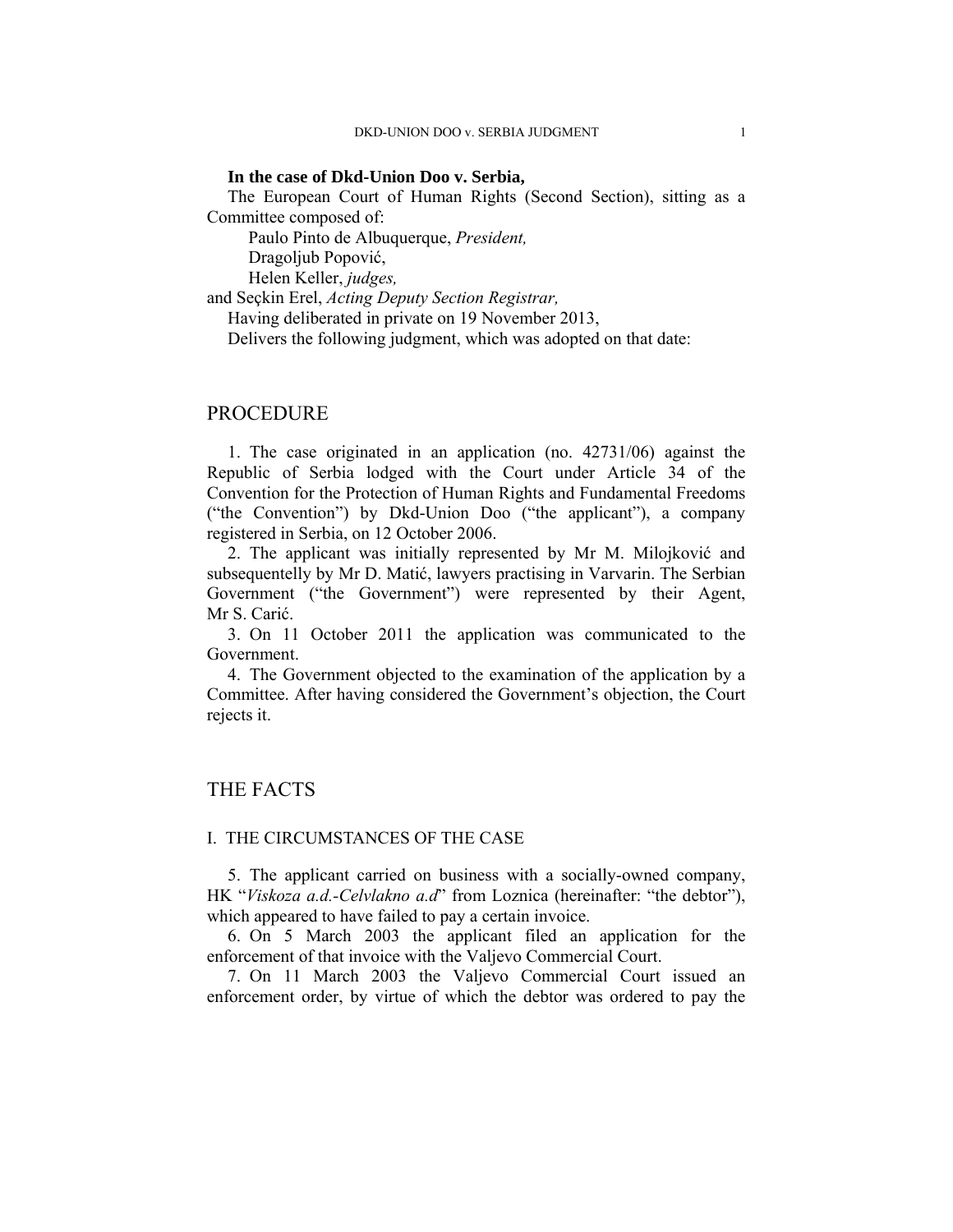applicant 2,669,582.391 Serbian dinars (RSD), plus statutory interest as of 21 March 2001 and costs of enforcement proceedings.

8. On an unspecified day this decision became final.

9. On 24 November 2003 the enforcement proceedings were stayed, due to the restructuring of the debtor.

10. On 29 May 2009 the enforcement proceedings were continued.

11. On 11 June 2009 insolvency proceedings were initiated against the debtor and the Privatisation Agency was appointed to be the insolvency administrator. The insolvency proceedings against the debtor are still ongoing.

12. On 17 March 2010 the Valjevo Commercial Court recognised the applicant as a secured creditor (*razlučni poverilac*).

13. On 15 January 2013 the applicant was partially settled in the amount of RSD 1,178,784.52<sup>2</sup>.

14. The remainder of the final court decision of 11 March 2003 remained unsettled.

## II. RELEVANT DOMESTIC LAW

## **A. Enforcement Procedure Act 2000 (***Zakon o izvršnom postupku***; published in the Official Gazette of the Federal Republic of Yugoslavia nos. 28/00, 73/00 and 71/01)**

15. Article 22 of this Act provides that certain legal instruments, such as invoices (*verodostojna isprave*) are to be enforced through the courts.

### **B. Other relevant domestic law**

16. The remainder of the relevant domestic law was set out in the Court's judgments of *R. Kačapor and Others v. Serbia* (nos. 2269/06, 3041/06, 3042/06, 3043/06, 3045/06 and 3046/06, §§ 57-82, 15 January 2008); *Vlahović v. Serbia* (no. 42619/04, §§ 37-47, 16 December 2008); *Crnišanin and Others v. Serbia* (nos. 35835/05, 43548/05, 43569/05 and 36986/06, §§ 100-104, 13 January 2009); *EVT Company v. Serbia* (no. 3102/05, §§ 26 and 27, 21 June 2007); *Marčić and Others v. Serbia* (no. 17556/05, § 29, 30 October 2007); *Adamović v. Serbia,* (no. 41703/06, §§ 17-22, 2 October 2012); and *Marinković v. Serbia* ((dec.) no. 5353/11, §§ 26-29 and §§ 31-44, 29 January 2013).

 $\frac{1}{1}$ 

Approximately 42,000 euros (EUR)

<sup>2</sup> Approximately EUR 10,500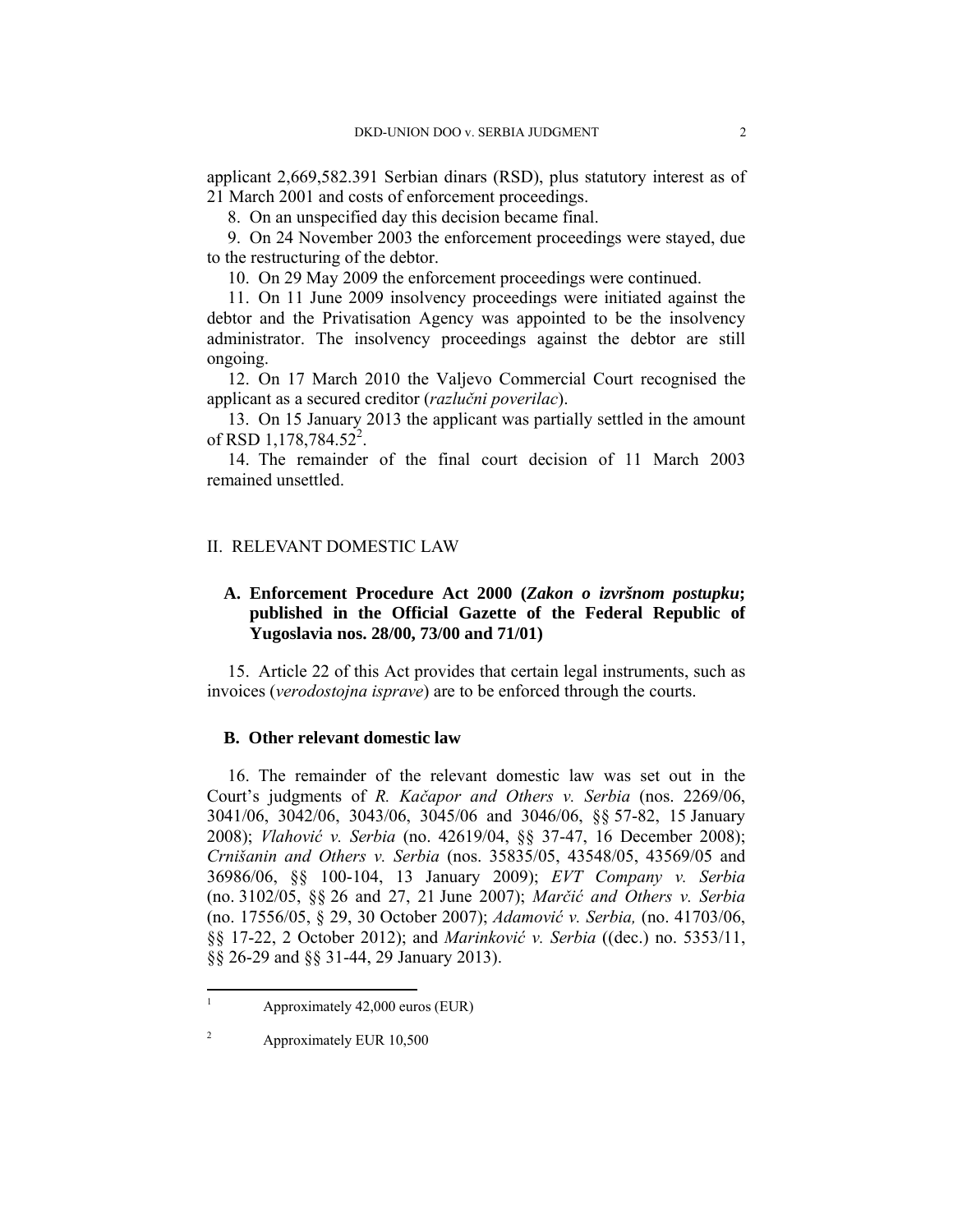# THE LAW

## I. ALLEGED VIOLATION OF ARTICLE 6 OF THE CONVENTION

17. The applicant complained about the respondent State's failure to fully enforce an invoice and a related enforcement order of 11 March 2003 in its favour. It relied on Article 6 of the Convention, which, in so far as relevant, reads as follows:

#### **Article 6 § 1**

"In the determination of his civil rights and obligations ..., everyone is entitled to a fair and public hearing within a reasonable time by an independent and impartial tribunal established by law."

## **A. Admissibility**

18. In the Court's view, although the Government have not raised an objection as to the Court's competence *ratione materiae* in this case, this issue nevertheless calls for its consideration (see, *Motion Pictures Guarantors Ltd v. Serbia*, no. 28353/06, § 26, 8 June 2010).

19. The present case concerns the enforcement of an invoice. The Court has already held that Article 6 of the Convention applies not only to the enforcement of court judgements, but also to the enforcement of other legal instruments, such as notarial deeds, on condition that such instruments are to be enforced through courts (see *Estima Jorge v. Portugal,* 21 April 1998, *Reports of Judgments and Decisions* 1998-II). It sees no obstacle to apply this approach in the present case (see paragraph 15 above). The application is compatible *ratione materiae* with the Convention.

20. The Court further notes that the application is not manifestly illfounded within the meaning of Article 35 § 3 (a) of the Convention. It further notes that it is not inadmissible on any other grounds. It must therefore be declared admissible.

## **B. Merits**

21. The Court notes that the impugned enforcement order of 11 March 2003 has not yet been fully enforced. The Court observes that it has frequently found violations of Article 6 of the Convention in cases raising issues similar to those raised in the present case (see among many others authorities R. Kačapor and Others, cited above, §§ 115-116). Having examined all the material submitted to it, the Court considers that the Government have not put forward any fact or argument capable of persuading it to reach a different conclusion in the present case. Accordingly, there has been a breach of Article 6 of the Convention.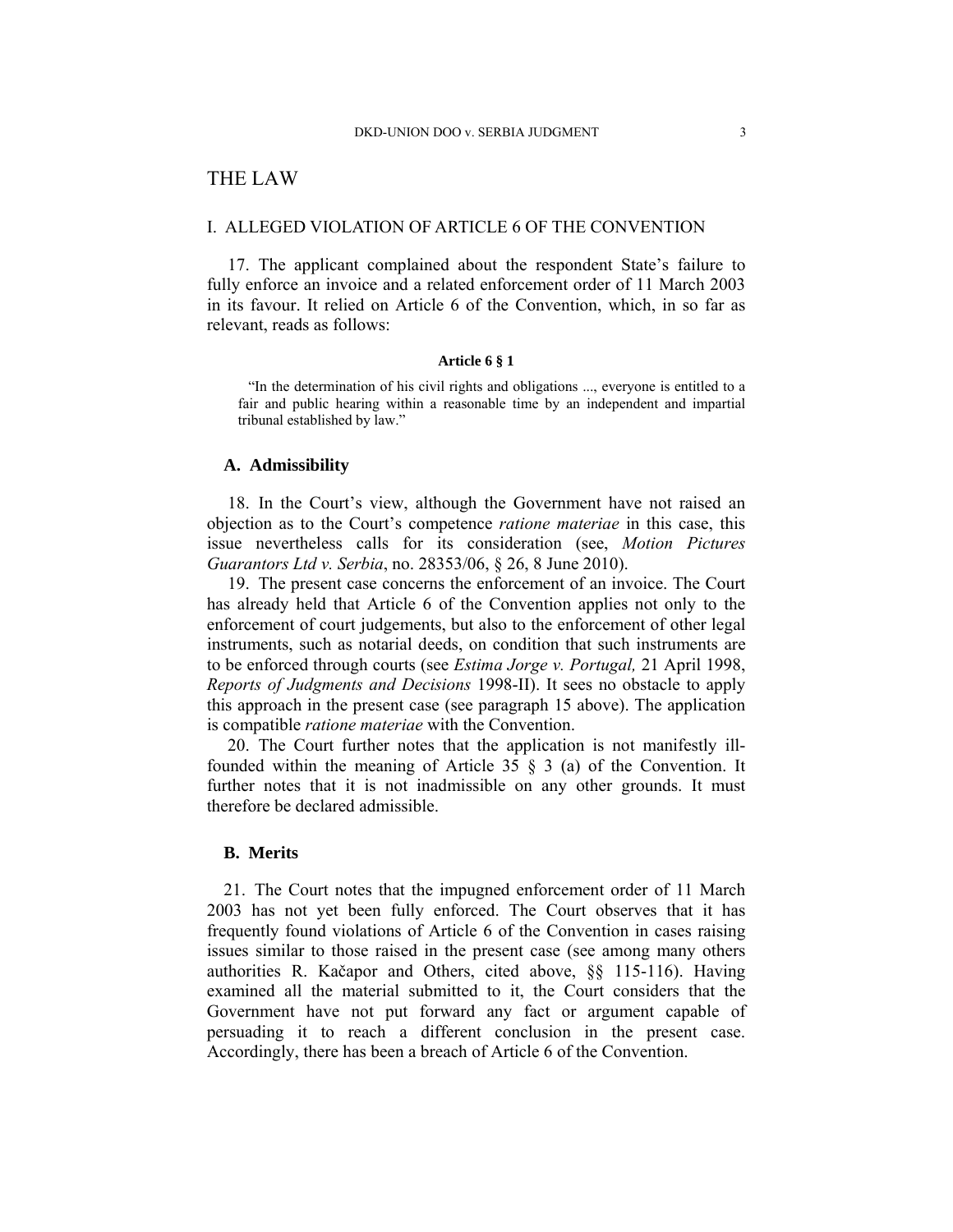## II. APPLICATION OF ARTICLE 41 OF THE CONVENTION

## 22. Article 41 of the Convention provides:

"If the Court finds that there has been a violation of the Convention or the Protocols thereto, and if the internal law of the High Contracting Party concerned allows only partial reparation to be made, the Court shall, if necessary, afford just satisfaction to the injured party."

## **A. Damage**

23. In respect of pecuniary damage the applicant sought the payment of the outstanding debt. The applicant did not claim any specific amount in respect of non-pecuniary damage but left it to the Court's discretion to fix an appropriate award*.* 

24. The Government considered the claims unjustified.

25. Having regard to the violation found in the present case and its own case-law (see *R. Kačapor and Others,* cited above, §§ 123-126, and *Crnišanin and Others*, cited above, § 139), the Court considers that the applicants' claims for pecuniary damage concerning the payment of the outstanding debt must be accepted. The Government shall therefore pay the applicant sums awarded in the enforcement order of 11 March 2003, less any amounts which may have already been paid in this respect.

26. As regards non-pecuniary damage, the Court notes that the applicant failed to claim specific amount in this respect. Accordingly, the Court considers that there is no call to award it any sum on that account.

## **B. Costs and expenses**

27. The applicant did not claim any specific amount in respect of costs and expenses but left it to the Court's discretion to fix an appropriate sum in this respect.

28. According to the Court's case-law, an applicant is entitled to reimbursement of his costs and expenses only in so far as it has been shown that these have been actually and necessarily incurred and are reasonable as to quantum. In the present case, the applicant failed to submit any relevant supporting documents proving that it had actually incurred any costs and expenses. It follows that the applicant failed to comply with the requirements set out in Rule 60 § 2 of the Rules of Court. The Court therefore rejects it (Rule  $60 \text{ } \text{\&} 3$ ).